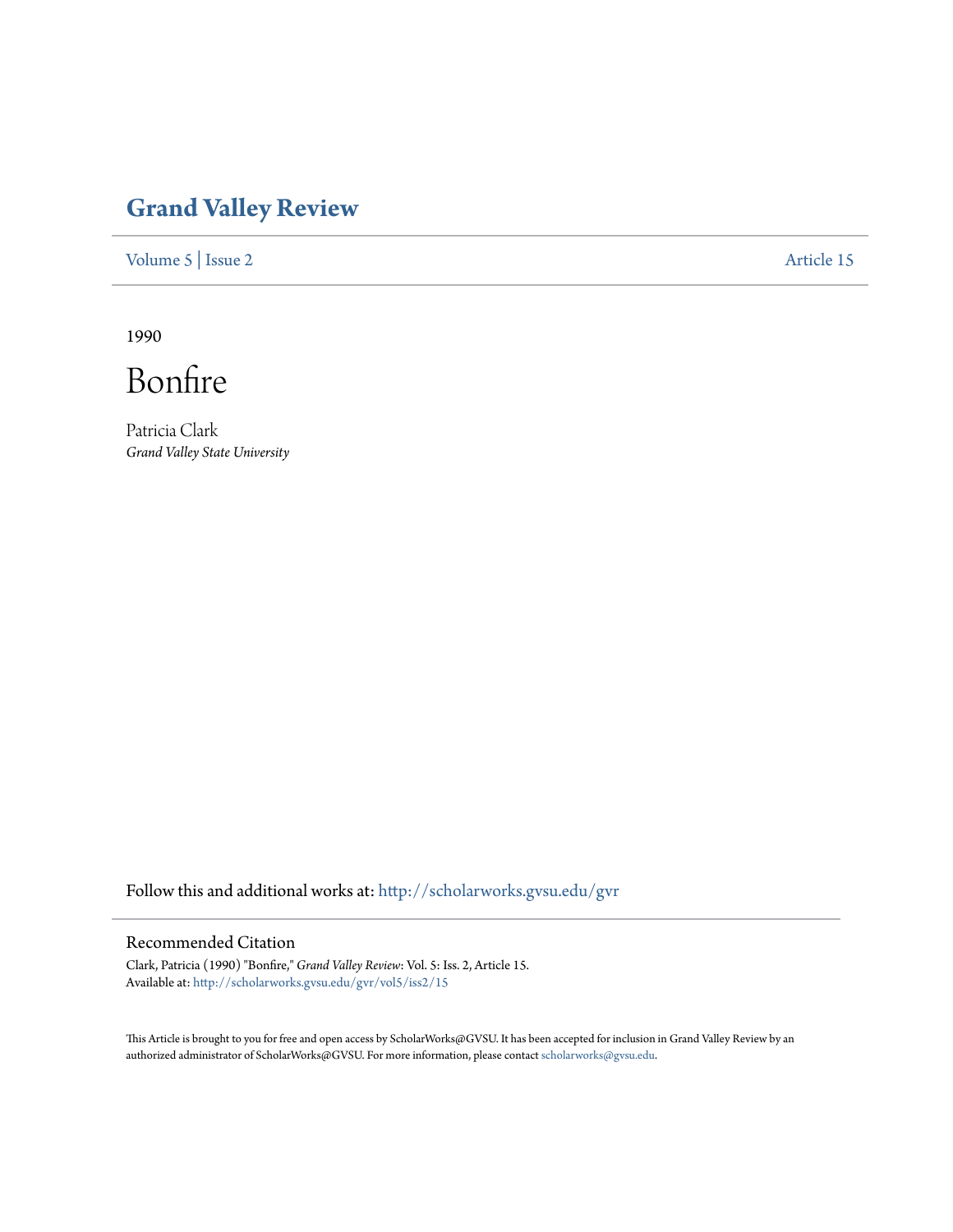## PATRICIA CLARK

 $\mathbf{I}$ 

Soon the others will drift, like moths, down from the house. For now, it's only us two. How many times has a couple stood, as we do, on a warm january night under stars? Hands grounded in my pockets, I'm trying not to touch him. Sparks whirl off into the sky. It's that briefisn't it?-this moment we share.

II

I do not want to be good. I've always waited to be rewarded, to be given a gold star. Now I'll live without that. No one is watching. In Ule firelight, I rub his neck and he moans. We could lie down here, let the light wake us when it rises above the pasture, the trees and creek. The fire crumbles into coals.

Ill

I'd like to learn to love without expectation. Being human and mortal, though, I keep wanting permanence.